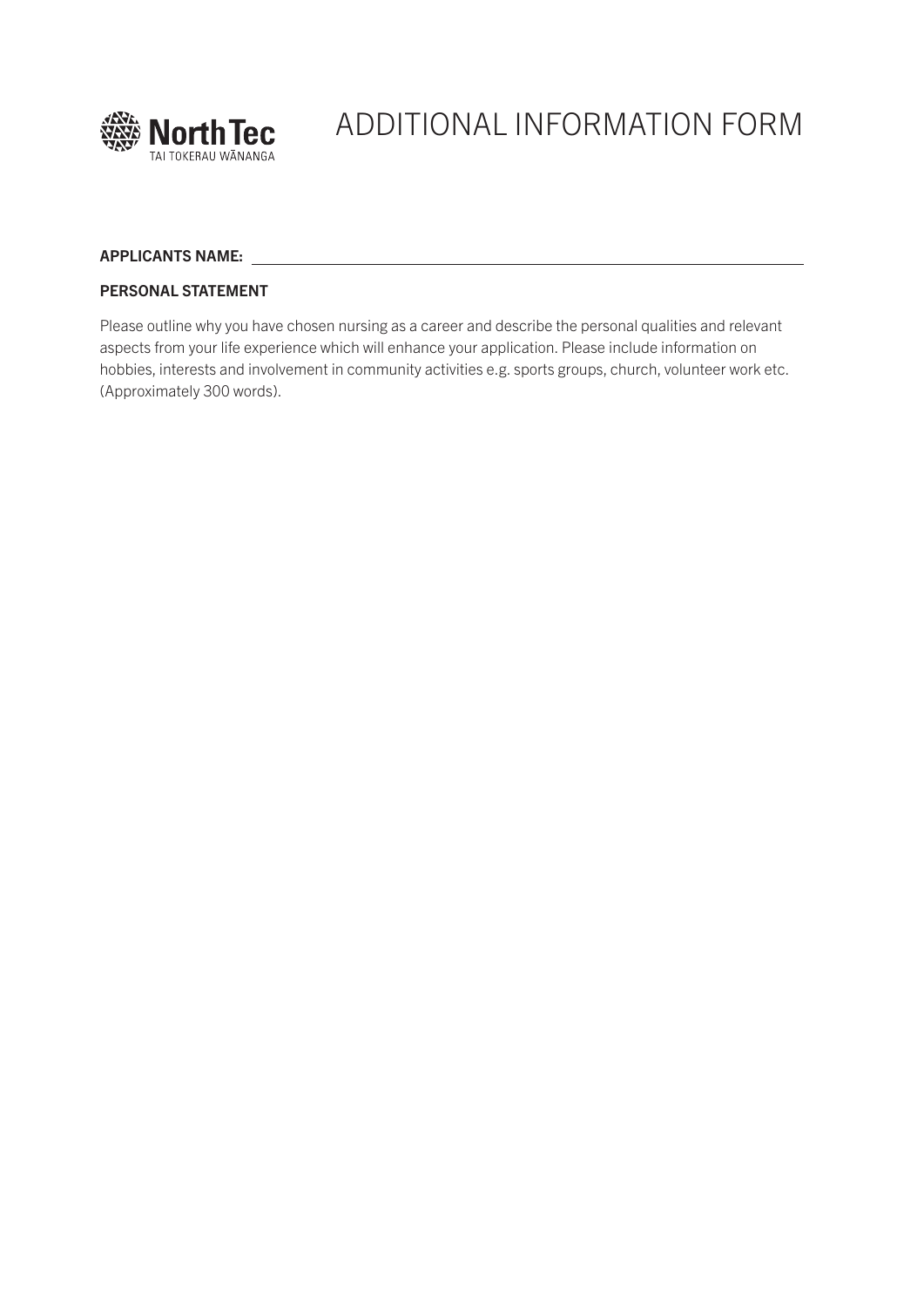# ENTRY REQUIREMENTS

A) Complete the box below and **attach a verified copy** of your results from any secondary and/or tertiary study or training. If you are a current Year 13 school student please list subjects enrolled in for NCEA Level 3.

| School/Tertiary<br>Institution/Training | School subject/<br>Course Title | For school study only<br><b>NCEA Details</b> |         |      | For non-school study only<br>Qualification/programme of |
|-----------------------------------------|---------------------------------|----------------------------------------------|---------|------|---------------------------------------------------------|
| Provider                                |                                 | Level                                        | Credits | Year | <b>Study/Training Course</b><br>(e.g. Certificate in )  |
|                                         |                                 |                                              |         |      |                                                         |
|                                         |                                 |                                              |         |      |                                                         |
|                                         |                                 |                                              |         |      |                                                         |
|                                         |                                 |                                              |         |      |                                                         |
|                                         |                                 |                                              |         |      |                                                         |
|                                         |                                 |                                              |         |      |                                                         |

Note: If you are studying this year, you will need to ensure that you have the results for this study prior to the start of your programme. Attach additional papers if required.

B) Additional supporting documentation: Attach any other supporting documentation required for this programme (e.g. CV/Portfolio, letter of support from employer)

C) **English language requirements:** Is English your first language? YES NO **NO** *(Please tick)* 

If NO, specify language:

and **attach verified copies** of any English testing (e.g. IELTS, OET) you may have.

**Entry Notes:** If you believe you meet the academic, English or other entry requirements with alternative evidence (e.g. work experience, other study or training), please contact us to assess your eligibility for this programme.

# WORK and LIFE EXPERIENCE

Please list previous work experience.

| Date From/To | Employer | Nature of Work / Responsibilities |
|--------------|----------|-----------------------------------|
|              |          |                                   |
|              |          |                                   |
|              |          |                                   |
|              |          |                                   |
|              |          |                                   |
|              |          |                                   |
|              |          |                                   |
|              |          |                                   |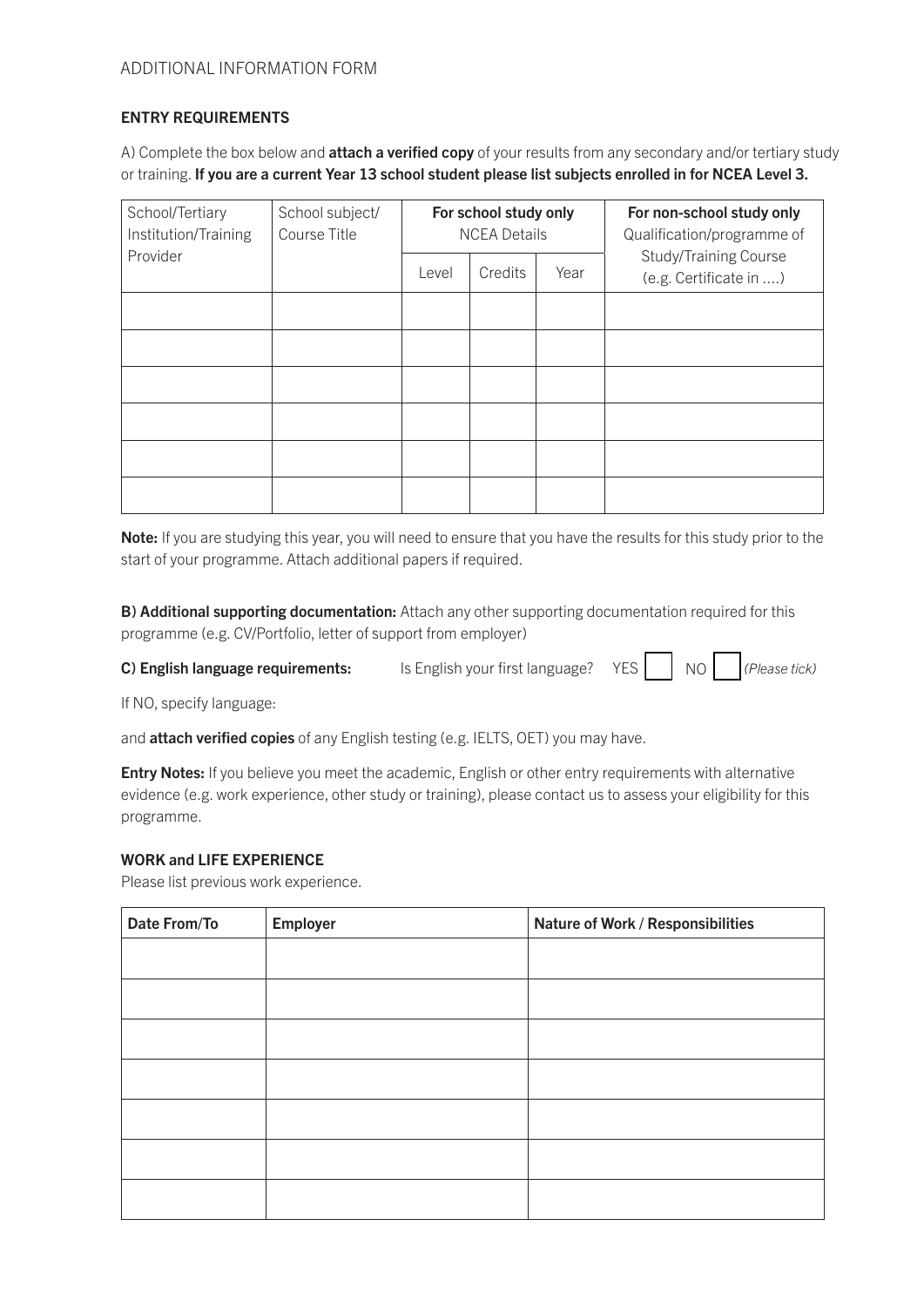### PREVIOUS NURSING STUDY

Please indicate any other Nursing programme(s) you have previously enrolled in, at this Polytechnic or another educational facility. Include institute, name of programme and date.

# No nursing Experience

#### HEALTH

While health issues are not usually a barrier to acceptance into the programme, the following questions help us determine whether you have any health issues that may affect your ability to practice safely. As some health issues may make it difficult to manage clinical practice and/or full-time study, the Selection Committee may wish to discuss these with you to determine any support you may require if you are successful with your application.

Do you have any current or long-term physical health issues?<br>NO *(Please tick)* If you answered yes, please provide details below:

Do you have any current or long term mental health issues? YES NO *(Please tick)* If you answered yes, please provide details below:





Do you have any drug or alcohol related problems or have you received treatment for either in the past? YES NO **NO** *(Please tick)* If you answered yes, please provide details below:

Do you require regular or periodic treatment from medical/health practitioners?



In the last five years, have you had any major illness requiring medication or other forms of treatment?

|  |  |  |  |  | $YES$ $\Box$ NO $\Box$ (Please tick) If you answered yes, please provide details below: |
|--|--|--|--|--|-----------------------------------------------------------------------------------------|
|--|--|--|--|--|-----------------------------------------------------------------------------------------|

*Please note NorthTec may require you to undergo a medical examination by a Health Practitioner. The findings of this examination will be made available to the Selection Committee.*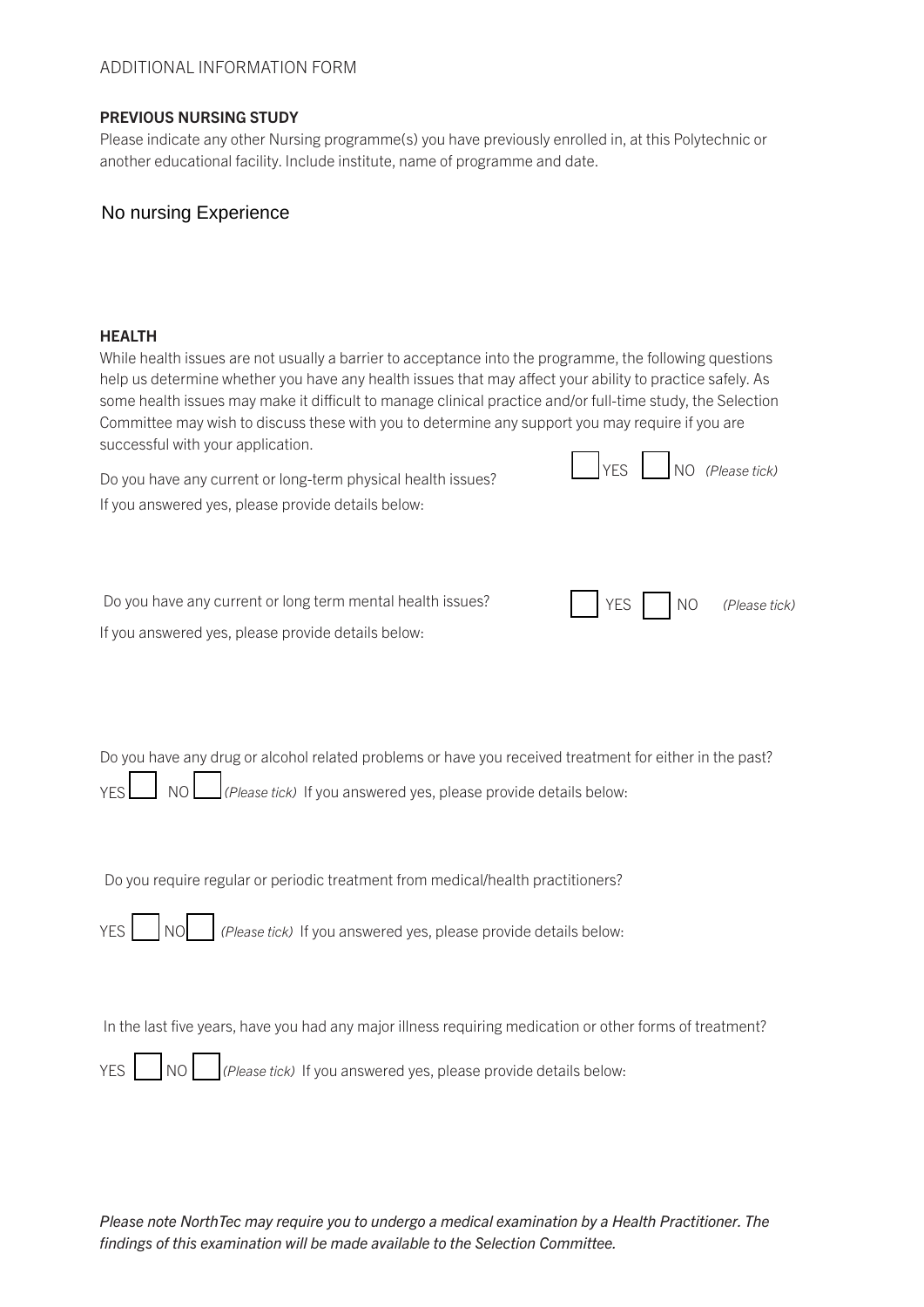## CONVICTIONS AGAINST THE LAW

Have you ever been convicted of or facing charges for a criminal offence (apart from minor traffic infringements)?

|  |  | YES NO <i>(Please tick)</i> If you answered yes, please provide details below: |
|--|--|--------------------------------------------------------------------------------|
|  |  |                                                                                |

While a conviction may not stop you from being accepted into the programme, please note that any conviction/s will be discussed at your interview.

Failure to disclose previous convictions when applying may jeopardise your enrolment into the programme.

If you are offered a place on the programme, you will be required to complete an "Authorisation to Disclose Information" form, which is forwarded to the Licensing & Vetting Centre of the New Zealand Police. Your acceptance will be conditional upon a satisfactory police check being received.

## What is Police Vetting?

Vetting, as conducted by the Licensing & Vetting Service Centre, searches the Police database for any information held about the subject of the vet, not just convictions. Criminal conviction information is released in accordance with the Criminal Records (Clean Slate) Act 2004. Where a criminal record may be released, a printout is made of conviction history, location of the court, date of the offence, the offence itself, and the sentence imposed. Minor traffic infringements, such as parking tickets, are not on these printouts.

Where vetting indicates behaviour of a violent or sexual nature which has not, for whatever reason, resulted in a conviction, the Police may recommend that an individual does not have unsupervised access to children, young people or more vulnerable members of society.

## The Results of Vetting

Once we have received the results of the Police Vetting, any concerns will be discussed with the student and the Programme Leader. If these concerns are of a serious nature, they could jeopardise the student's on going enrolment in the programme. The information supplied by the Police will be securely stored until such a time as it is no longer useful for the purpose it was obtained.

## Nursing Council Requirements

The Nursing Council of New Zealand requires all candidates applying to be registered as a nurse to declare any court convictions. All candidates for registration must demonstrate they are fit to be a Registered Nurse. Nursing is a regulated profession governed by the Health Practitioners Competence Assurance Act 2003.

## **DECLARATION**

I understand that making a false statement is an offence under the Crimes Act 1961.

Pursuant to Principle 11(d) of the Privacy Act 1993, I agree to the disclosure and use of the information on this form by NorthTec to authorised bodies in response to requests under statutory authority.

I hereby declare that the information I have given above is true and correct, and that documentation provided are verified copies of genuine documents. No information that has been provided is incorrect. No information which could have a material bearing on my enrolment has been withheld. I understand that under the Privacy Act 1993, I have the right of access to all personal information held by the Polytechnic about me, and I also have the right to correct any information which is inaccurate. I have an obligation to advise the Polytechnic of any changes to the personal information I have provided when this occurs.

Full Name of Applicant \_\_\_\_\_\_\_\_\_\_\_\_\_\_\_\_\_\_\_\_\_\_\_\_\_\_\_\_\_\_\_\_\_\_\_ Signature